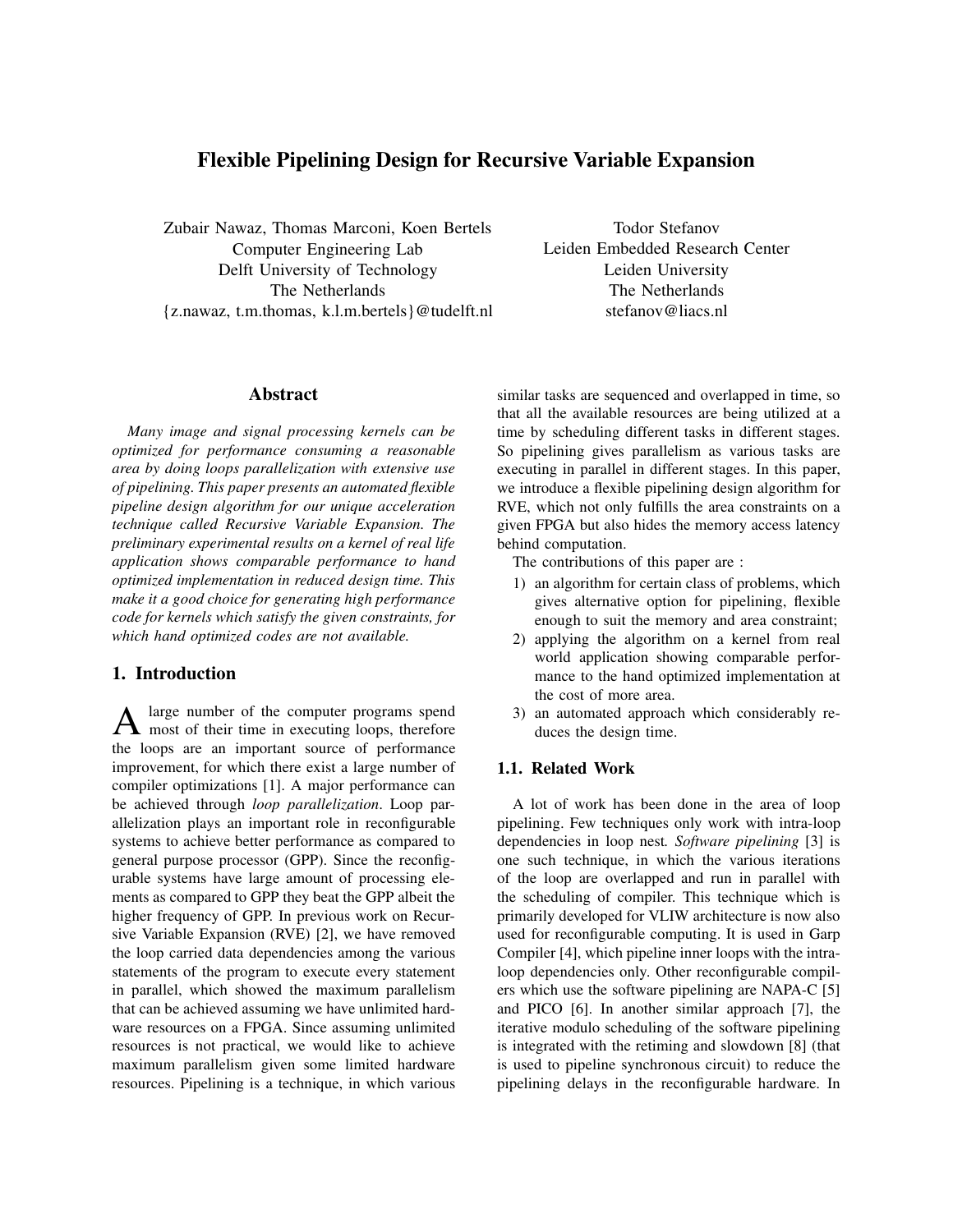addition to dealing with intra-loop dependencies in loop nest, our algorithm can also produce pipeline for any type of loop nest with loop carried dependencies.

Loops with loop carried dependencies are more difficult to parallelize and pipeline. There has been significant work in exploiting the parallelism for the loop carried dependencies. For example in the pipeline vectorization [9], various loop transformations like loop unrolling, loop tiling, loop fusion and loop merging are used to remove the loop-carried dependencies in the innermost loop, so that they can be easily pipelined. Beside this, the retiming technique [8] is also used in pipeline vectorization [9] for efficient pipelining. Some new loop transformations like the unroll and squash [10] is also proposed to deal with the inner loops with the loop carried dependencies. Our pipeline algorithm is based on a very different technique RVE which remove loop carried dependencies from all the loops and exploits extreme parallelism.

Some techniques use the data flow graph instead of using the conventional loop transformations. In these technique, the functions or loops waiting for some data may start computing as soon as the required data is available, which can be out of order. One of the earliest example is [11], which uses FIFO mechanism to synchronize between the subsequent stages. Another is called the Reconfigurable Dataflow control [12] scheme, which is also applicable to nested loop carried dependencies loops. This approach uses Tagged-Token execution model [13] to control the sequence of execution. A more recent technique called the pipelining of sequences of loops [14] uses a more fine grain synchronization and buffering scheme. In it, the iteration of a loop starts before the end of the previous iteration, if the data is available. The inter-stage buffers are maintained, which signal and triggers the subsequent stage. Therefore the sequence of the production and consumption of the data can be different. The hash functions are used to reduce the size of the inter-stage buffers. As our pipeline algorithm is based on RVE, which removes all the loop carried dependencies, therefore the computation can be done out of order.

The paper is organized as follows. First, we provide the necessary background to understand the following material. Section 3 defines and describes the problem by giving a simple example. In Section 4, we describe our flexible pipeline design algorithm. Section 5 gives the architecture to hide the memory access latency. In Section 6, the experimental setup and results are presented and discussed. Finally, Section 7 concludes the paper with future work.

## **2. Background**

The work presented in this paper is related to the Delft Workbench (DWB) project. The DWB is a semiautomatic toolchain platform for integrated hardwaresoftware co-design targeting the Molen machine organization [15]. Although Molen targets a reconfigurable fabric, our algorithm is also applicable to ASIC design.

In this work, we do a profiling and extract out a part of a given program which takes most of the time in the total time of the program and satisfies the limitations stated later in this paper. We call such part a *kernel*.

We now define few terms related with string manipulation. A string is a finite set of symbols from an alphabet  $\Sigma$ . The length of a string T denoted by  $|T|$  is the number of symbols in that string. Let  $\Sigma^*$  denotes the set of all finite length strings formed using symbols from the alphabet  $\Sigma$ . The zero-length empty string, denoted by  $\varepsilon$ , also belongs to  $\Sigma^*$ . The *concatenation* of two string T and S is written as  $TS$ , i.e. the string T followed by the string S, where  $|TS| = |T| + |S|$ .  $T[i]$ denotes the  $i^{th}$  character of T.  $T[i..j]$  is the *substring*  $T[i]T[i+1]...T[i]$  of T. A *Kleene star* of a string T, denoted by  $T^*$ , is the set of all strings obtained by concatenating zero or more copies of string  $T$ . We define  $T^+ = TT^*$ , which means that  $T^+$  is the smallest set that contain  $T$  and all strings that are concatenation of more than one copies of  $T$ .

#### **2.1. Recursive Variable Expansion**

*Recursive Variable Expansion* (RVE) [2] is a parallelization technique which removes all loop carried data dependencies among different statements in a program, thereby making it prone to more parallelism. The basic idea is the following. If any statement  $G_i$ is waiting for some statement  $H_j$  to complete for some iteration *i* and *j* respectively due to some data dependency, both of the statements can be executed in parallel, if the computation done in  $H_i$  is replaced with all the occurrences of the variable in  $G_i$  which creates the dependency with  $H_j$ . This makes  $G_i$  independent of  $H_i$ . Similarly, computations can be substituted for all the variables which creates dependencies in other statements. This process can be repeated recursively till all the statements are function of known values and all data dependencies are removed. Hence, all the statements can be executed in parallel provided the required resources are available. RVE can be applied to a class of problems, which satisfy the following conditions.

1) The bounds of the loops must be known at the compile time.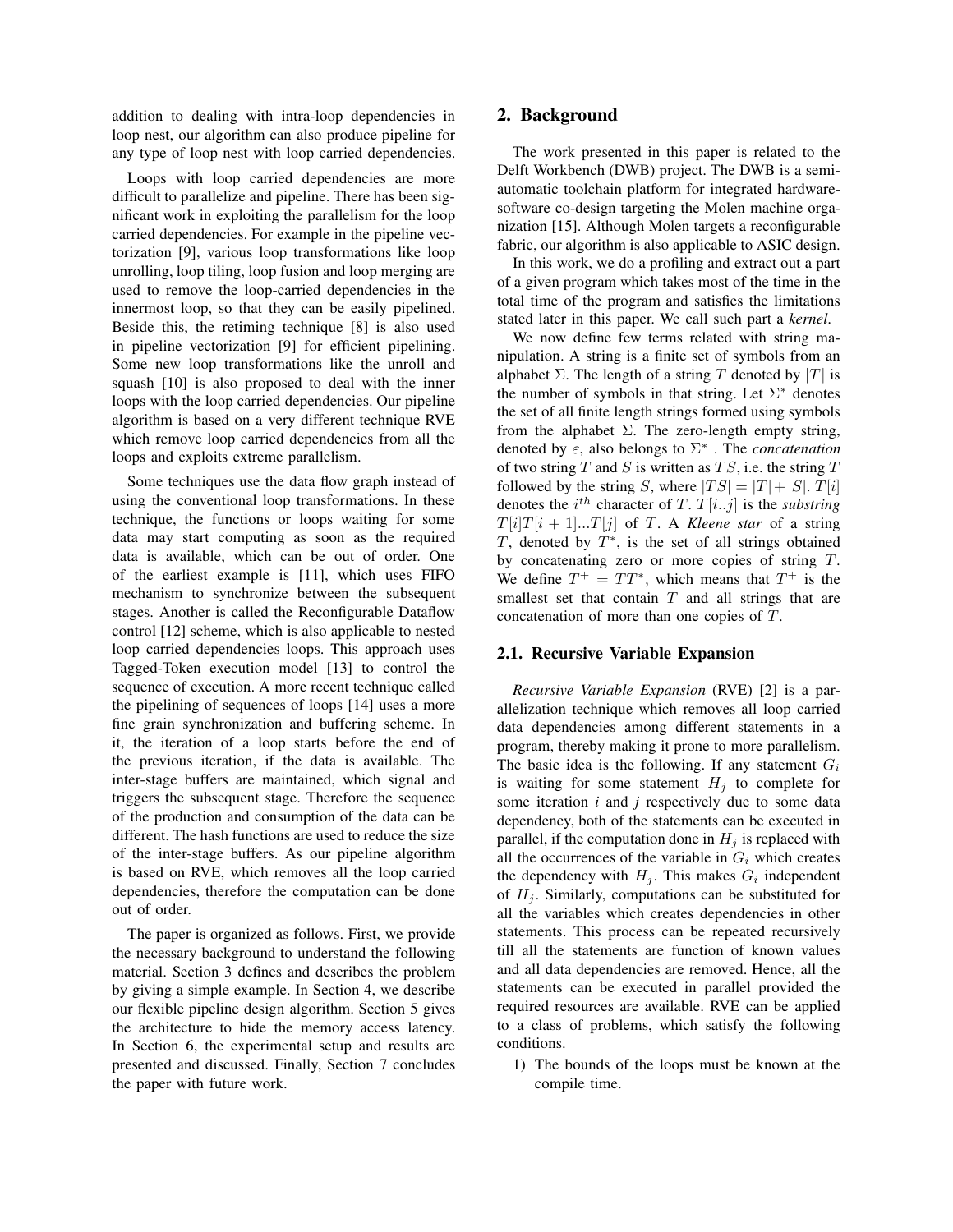**Example 1** A simple example

| for $i=1$ to 5     |
|--------------------|
| $A[i]=0$           |
| for $i=1$ to 4     |
| $A[i]=A[i]+d[i]*i$ |
| end for            |
| $A[i] = A[i] >> 8$ |
| end for            |

```
A[1]=A[1]>>8
    =A[1]+d[4]*1>>8
   =A[1]+d[3]*1+d[4]*1>>8=A[1]+d[2]*1+d[3]*1+d[4]*1>>8=A[1]+d[1]*1+d[2]*1+d[3]*1+d[4]*1>>8=0+ d[1]*1+d[2]*1+d[3]*1+d[4]*1>>8=d[1]*1+d[2]*1+d[3]*1+d[4]*1>>8...
```
 $A[5]=d[1]*5+d[2]*5+d[3]*5+d[4]*5>>8$ 

Figure 1: Expanded expressions after applying RVE on Example 1

- 2) The loops does not have any conditional statement.
- 3) Data is read at the beginning of a kernel from the memory and written back at the end of the kernel.
- 4) The indexing of the variables should be a function of surrounding loop iterators and/or constants.

Furthermore, the parallelism is greatly enhanced, when the operators used in the loop body of the kernel are associative in nature. This restriction, however, does not prevent us to apply the RVE technique on non-associative operators as there are some special ways [16] to handle this. For some problems, RVE produces exponential number of terms, which cannot be reduced efficiently [17] only by RVE. However still good acceleration can be achieved, when mixed with a dataflow approach [17].



Figure 2: Circuits for Figure 1.



Figure 3: Generic Expressions



Figure 4: Pipeline circuit for repeats in generic expression as given in Figure 3

## **3. Problem Statement**

#### **3.1. Motivational example**

We will use the simple example shown in Example 1 in the rest of the paper to illustrate the RVE technique and to show how we can perform the computation in Example 1 in a pipeline fashion.  $d[1]$ ,  $d[2]$ ,  $d[3]$ and  $d[4]$  are the four inputs and  $A[1]$ ,  $A[2]$ , ...,  $A[5]$ are the five outputs to Example 1. After applying the RVE, we get the *expanded expressions* shown in Figure 1. As all loop carried dependencies are removed, all the expanded statements in Figure 1 can be computed efficiently by computing all the outputs in parallel by using a binary tree structure for each output as shown in Figure 2. Computing like this gives a lot of parallelism, at the same time it requires a lot of area. This area can be reduced at the cost of little degradation in parallelism if all the circuits can be pipelined.

When a circuit is to be made from an expression, then the type and sequence of operators along with the type of operands is important. Therefore the expanded expressions in Figure 1 can be transformed to the *generic expressions* in Figure 3, by replacing variables with their types. In Figure 3, *i* stands for integer and *c* for constant. The information in a generic expression is sufficient enough to infer the type and sequence of the operator along with the type of operands, which means a circuit can be drawn easily. Figure 3 shows that the generic expression (i.e.  $i^*c + i^*c + i^*c + i^*c \geq c$ ) for all outputs  $(A[1], A[2], ..., A[5])$  is the same, which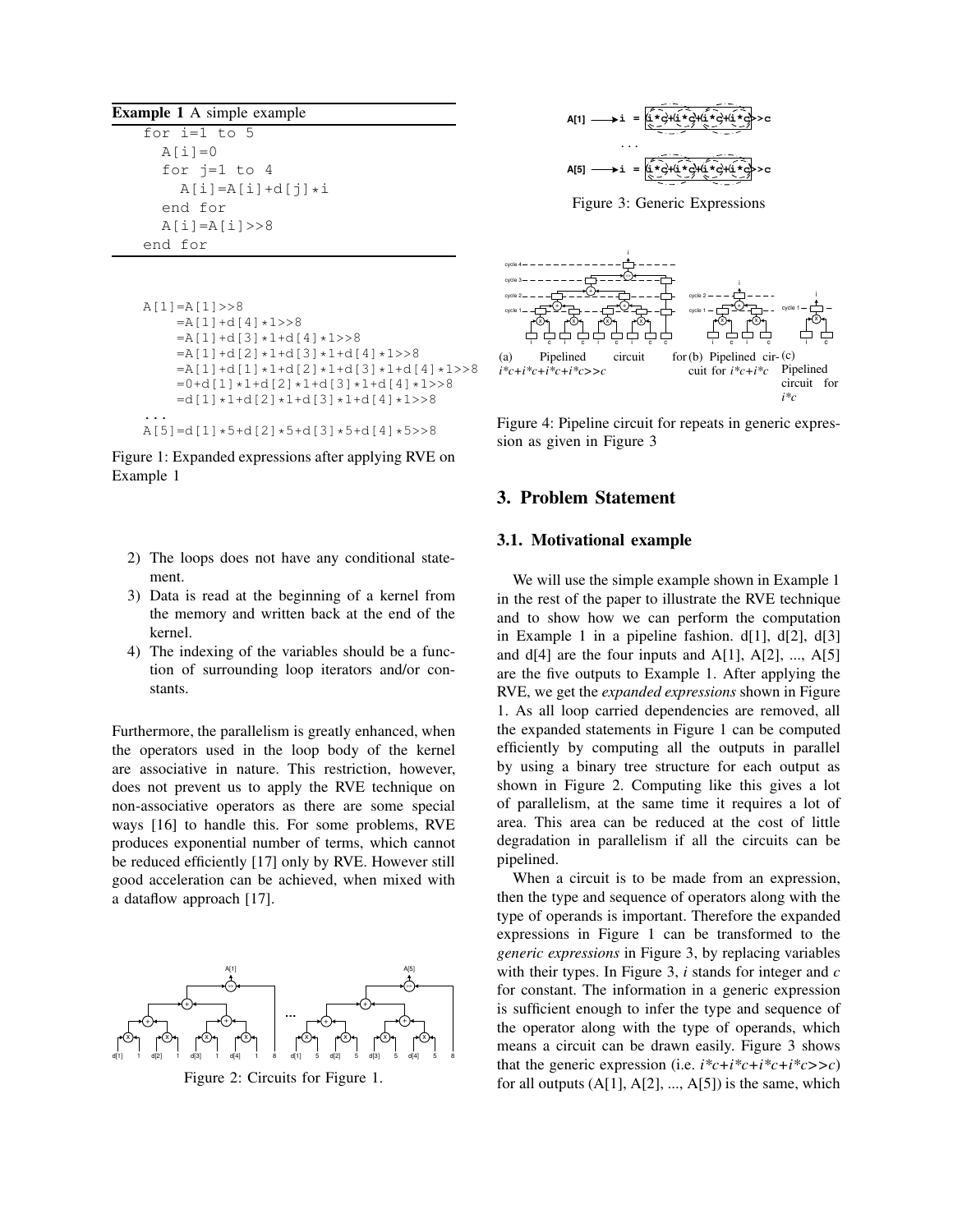means that the sequence and type of operators in a circuit of all outputs is the same. Therefore, we can map a circuit for an output along with intermediate registers on to an FPGA as shown in Figure 4a, provided it meets the area and memory constraints. The rest of the elements can be pipelined one after the other just by feeding the corresponding variables after each cycle in the circuit. However, if the memory or area constraints are not met, then the expression for an element has to be divided further and further into some smaller repeated equivalent sub-expressions such that when a circuit is to be made for any of those sub-expressions, it satisfies the area and memory constraints. This smaller sub-expression can be pipelined easily as small enough to satisfy the area and memory constraints and there are more than one such expression, for which corresponding data can be provided accordingly. For example in Figure 3, some smaller repeats are: *i\*c+i\*c* repeated 10 times and *i\*c* repeated 20 times. The corresponding pipelined circuits are shown in Figure 4b and Figure 4c. This means that the problem of enumerating pipelining candidates for expanded expression is equivalent to finding repeated equivalent sub-expressions or *repeats* in the corresponding generic expression. The chances of finding various repeats is very high in a RVE generic expression because it is generated from loop body without conditional statement which is doing some repetitive task, as shown in Figure 3.

Let  $E$  be a generic expression of length  $L$ . There can be many possible repeated sub-expressions  $e \in$  $\{e_{l_1}, e_{l_2}, \ldots, e_{l_j}\}\$  with corresponding number of repeats  $n \in \{n_{l_1}, n_{l_2}, \ldots, n_{l_j}\}$ , where  $l_j$  is the length of the sub-expression  $e_{l_j}$ ,  $l_1 \leq l_2 \leq ... \leq l_j$  and  $l_j \leq \frac{L}{2}$ . The repeated sub-expression  $e$  in generic expression  $E$ is defined as

$$
E = (xey)^{+} (xey)^{+}
$$
 (1)

where  $x \in \Sigma^*$  and  $y \in \Sigma^*$ . In other words, e is any non-overlapping sub-expression in  $E$  which is repeated at least twice.

#### **3.2. Problem Statement**

Following are the notations used to define the problem statement. Let

- **–** E denotes the generic expression of length L.
- $A_E$  is the estimated area required by  $E$ .
- $T_E$  is the time to transfer data for expression  $E$ from memory.
- $-T_C$  is the time to compute the expression  $E$  on FPGA F.



Figure 5: Suffix tree of *i\*c+i\*c+i\*c+i\*c>>c*

 $A_F$  is the available area on the FPGA  $F$ .

Let  $A_E > A_F$ , which means expression E as a whole cannot be mapped on to the FPGA or  $T_E > T_C$ , which means that the data transfer for expression  $E$  cannot be hidden behind computation time. Find such  $k$  nontrivial repeated expressions  $e_{G_r} \in \{e_{l_1}, e_{l_2}, \ldots, e_{l_j}\}\$ of length  $l_{G_r} \in \{l_1, l_2, ..., l_j\} > 1$  for  $1 \leq r \leq k$ and  $k \geq 1$ , which is repeated  $n_{G_r}$  time where  $n_{G_r} \in$  $\{n_{l_1}, n_{l_2}, \ldots, n_{l_j}\}\,$  such that

$$
n_{G_r} l_{G_r} = \max_{1 \le i \le j} n_{l_i} l_i \tag{2}
$$

for which  $A_{e_{G_r}} \leq A_F$  and  $T_{e_{G_r}} \leq T_{c_{G_r}}$ . The condition  $n_{G_r} l_{G_r} \leq L$  is always true. where

- $A_{e_{G_r}}$  is the area required by the expression  $e_{G_r}$ when mapped on to the FPGA  $F$ ,
- $T_{e_{G_r}}$  is the time to transfer the data of expression  $e_{G_r}$  from memory and
- $T_{c_{G_r}}$  is the time to compute the expression  $e_{G_r}$ on the FPGA F.

Equation 2 mean that we choose all the  $k$  repeated expressions whose product is maximum among all expressions, when the length of each expression is multiplied with the corresponding number of times it is repeated in  $E$  and they also meet the memory and area constraints. The lengths of those expressions should be greater than 1 to make it non-trivial.

Finally we would choose the repeat  $e$  and call it *optimal repeat*, which satisfy Equation 2 and the following equation.

$$
e = \left\{ e_{G_m} \mid l_{G_m} = \max_{\forall e_{G_r}} l_{G_r} \right\} \tag{3}
$$

Equation 3 means that we will choose the expression  $e_{G_m}$ , which has the maximum length among all  $e_{G_r}$ when  $k > 1$ .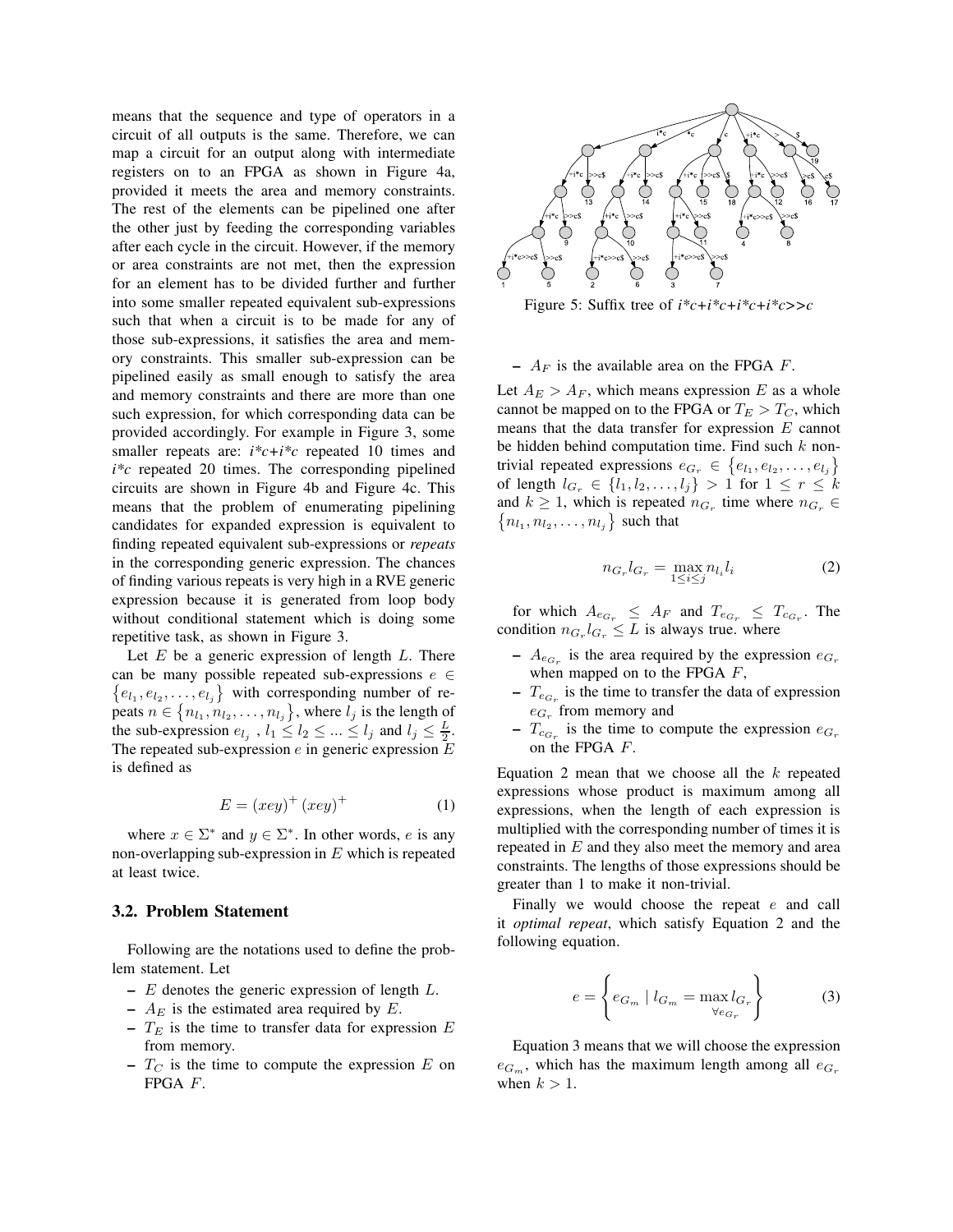### **4. Flexible Pipelining Design Algorithm**

This section describes the flexible pipelining design algorithm. Three main steps in our algorithm are as follows:

#### **4.1. Find possible candidates for pipelining**

As mentioned in Section 3.1, finding all possible candidates for pipelining is equivalent to finding all repeats in a generic expression  $E$ . The simplest approach to find all candidate expressions is to start from a pattern of length 2 and find all the repeated expressions for all the possible patterns of length 2 in the expression  $E$  of length  $L$ . Increase the pattern length by one and try to find the repeated expressions for all the patterns of that length until we get some pattern length  $l + 1$  for which repeated pattern is not found for any possible pattern of that length. This means that the last pattern length  $l$  for which there were some repeated expression or expressions is the largest repeat. The upper bound for l is  $\frac{L}{2}$ . If we use one of the best string matching algorithm like Knuth-Morris-Pratt [18], string matching for one pattern will take  $\Theta(L)$ , as there are  $\Theta(L)$  possible patterns for any pattern length  $l \leq \frac{L}{2}$ . Therefore to find repeated pattern for one pattern length will take  $\Theta(L^2)$ . Since the possible pattern lengths can be  $\frac{L}{2} - 1$  ranging from 2 to  $\frac{L}{2}$ , it will take  $\Theta(L^3)$  to find the optimal repeat.

We will now describe a better repeat finding algorithm using suffix tree, well known in Bioinformatics [19]. It can find the optimal repeat in  $O(L^2)$  instead of Θ(L 3 ) as described earlier. A string *S* is terminated by an end marker *\$*. A suffix tree *T* for a length L string *S\$* has leaf nodes numbered 1 to L. The edge labels on the path from root to each leaf node i give a suffix  $S[i..L]$ . Every internal node except the root has at least two children. The starting character of the label of every edge coming out of a node is unique. It can be better understood by the example shown in Figure 5, which is a suffix tree for the string  $i^*c+i^*c+i^*c+i^*c \geq c$ . The suffix tree for L length string is built in  $O(L)$ [20]. Once a suffix tree is built, finding a repeat is trivial, as the path from the root to any internal node represents a repeat, which can be found in  $O(L)$ . There can be no more than  $O(L)$  internal nodes or repeats, as there are L leaf nodes and every internal node has at least two children, therefore it won't take more than  $O(L^2)$  to find the optimal repeat. In Figure 5, all nodes without labels are internal nodes, each defining a repeat. Some of the repeats in *i\*c+i\*c+i\*c+i\*c>>c* as shown by Figure 5 are  $i^*c+i^*c+i^*c$ ,  $^*c+i^*c+i^*c$ , *+i\*c+i\**c, *i\*c+i\*c* and *\*c+i\**c.

By making a suffix tree for the generic expression  $E$  shown in Figure 3, it gives us all the repeats along with their start positions in  $E$ . Every repeat is a candidate for converting into a circuit for pipelining. The list of repeats can be refined by removing nonvalid repeats like *\*c+i\*c+i\**c, *+i\*c+i\**c, *\*c+i\*c* etc. To remove non-valid repeats, we fully parenthesize the generic expression  $E$  according to the priority of the operators to make it  $((i<sup>*</sup>c)+(i<sup>*</sup>c)+(i<sup>*</sup>c)+(i<sup>*</sup>c)>>c)$ and then build suffix tree from it. We filter only those repeats which are properly parenthesized and remove any substring after matching closing parenthesizes. For example, non-trivial valid repeats in parenthesized E are  $(i *c)$ ,  $(i *c)+(i *c)$  and  $(i *c)+(i *c)+(i *c)$ . The non trivial non-overlapping valid repeats in parenthesized E are  $(i^*c)$  and  $(i^*c)+(i^*c)$ .

### **4.2. Select the optimal repeat from among the possible candidates.**

Once the candidate repeats are shortlisted, we find the effective lengths of the repeats by removing all the parenthesizes and apply Equation 2 and Equation 3 for all of them to get the optimal repeat. In the example, the shortlisted candidates from generic expression  $i^*c + i^*c + i^*c + i^*c \geq c$  are  $(i^*c)$  and  $(i^*c) + (i^*c)$  with effective lengths 3 and 7 and frequencies 4 and 2 respectively. Applying Equation 2 gives  $\max(3\times4, 7\times$  $2) = 7 \times 2$ , which selects  $(i *c)+(i *c)$  considering it satisfies the memory and area constraints as the only option, which becomes the optimal repeat after applying Equation 3. We call our algorithm a flexible pipelining design algorithm as it chooses the best among many candidates with different area and memory requirement and can adapt when the requirements are changed.

### **4.3. Convert optimal repeat to a pipeline circuit.**

Once the optimal repeat  $e$  is selected, it is converted to a deep pipelined circuit and mapped on to the FPGA. When  $e$  is evaluated, then expression  $E$  can be computed serially as given by Equation 1 either on GPP or FPGA. In the given example,  $E=i^*c+i^*c+i^*c\rightarrow>c$  and let the optimal repeat  $e=i*c+i*c$ , then *e* is computed for two different sets of input using the pipelined circuit in Figure 4b and let the results are temporarily saved as  $e^1$  and  $e^2$ . The Example 1 is changed to Example 2 and can be computed on GPP or FPGA by making a pipelined circuit for  $E$ , provided enough area is there. The values that need to be fed to registers after each cycle at the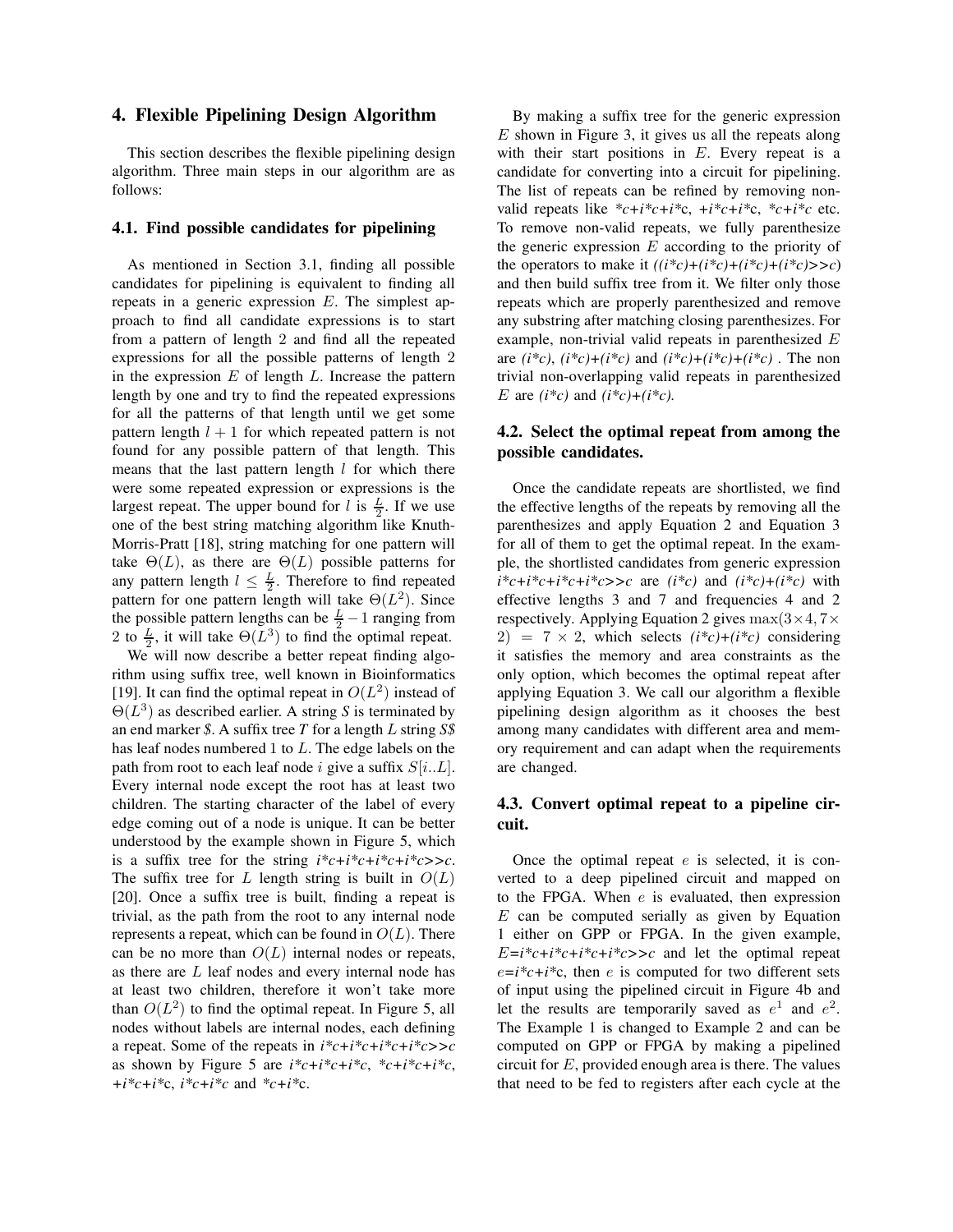**Example 2** Computing kernel in Example 1 using optimal repeat *i\*c+i\*c*

for i=1 to 5  
\n
$$
A[i]=e^1+e^2>>8
$$
 (E)  
\nend for



Figure 6: Architecture to balance datapath with memory access

inputs of the pipeline are extracted by comparing the generic expression with the expanded expression in the all the regions where  $e$  is repeated, as there is one to one correspondence between the expanded expression and generic expression.

After applying the pipelining to an expanded expression  $E$ , it is divided into very few serial computations as compared to number of iterations of the loop body, which means extensive parallelism. Beside extensive parallelism, another advantage of finding the optimal repeat is the minimal memory accesses, as a lot of the expanded expression  $E$  is computed in a large pipelined circuit for  $e$  without saving the intermediary results in the memory.

If the kernel produces some number of output variables. When RVE is applied to those output variables, then it is recommended that the length of the generic expression for those output variables should be the same as in Figure 3, the length of the generic expression for all the 5 outputs is the same. This is a limitation for the current pipelining algorithm. However, there are many kernels from real life applications which satisfy this limitation like DCT, Finite Impulse Response (FIR) filter, Fast Fourier transform (FFT) and Matrix Multiplication.



Figure 7: 2 stage pipelining, when  $T_p = T_c \geq T_r + T_w$ 

Table 1: Memory access time for a kernel of DCT

| Description                     | cycles                                |
|---------------------------------|---------------------------------------|
| Time to read 8-bit 64 elements  | $\frac{8\times 64}{64} \times 3 = 24$ |
| Time to transfer 2 parameters   | $2 \times 3 = 6$                      |
| Time to write 9-bit 64 elements | $\frac{9\times64}{64} \times 1 = 9$   |
| Total memory access time        | 39                                    |

Table 3: Design time comparison of hand Optimized DCT with our automated approach

| Description                        | Design time     |
|------------------------------------|-----------------|
| Hand optimized $DCT$ > 1 man-month |                 |
| Our automated DCT                  | $\approx$ 5 sec |

## **5. Architecture for balancing data path and memory access operation**

Usually kernels are continually run in many applications. In the current FPGA board, it is not possible to read from and write to memory at the same time, therefore it is recommended to divide the kernel computation as a two stage pipeline as shown in Figure 6. In the first stage, all the data computed earlier and saved in register set  $R_O$  is written to the on chip memory, then data for the next iteration of the kernel is read from the memory into a register set  $R_I$  for one run of the kernel. In the second stage, data is read from  $R_I$  and datapath operations are done and output is saved in register set  $R_O$  as shown in Figure 6. As both the stages read/write(Stage I) and computation(Stage II) use their own resources, we can pipeline them as shown in Figure 7 and call it memory-computation pipeline. Let the time for reading memory, doing datapath operations and writing back to memory are  $T_r$ ,  $T_c$  and  $T_w$  respectively. The latency of this pipeline is defined as  $T_p = \max(T_r + T_w, T_c)$ . The best is to choose the largest datapath for which  $T_p = T_c \geq T_r + T_w$  provided it also fits the area on the FPGA. By doing this, memory access latency is totally concealed and datapath is being computed efficiently in every stage by using the optimal resources. The pipelining approach in Section 4 is different from what is discussed here as the pipelining in Section 4 refers to pipelining in datapath operations. Reading at the beginning and writing to the memory at the end of the kernel has two advantages as the total time to access the memory is minimized as all ports are used on every cycle and secondly the ordering of the accesses does not matter.

### **6. Experiments**

In this section, we will discuss the things we have implemented to do the experiments, describe the se-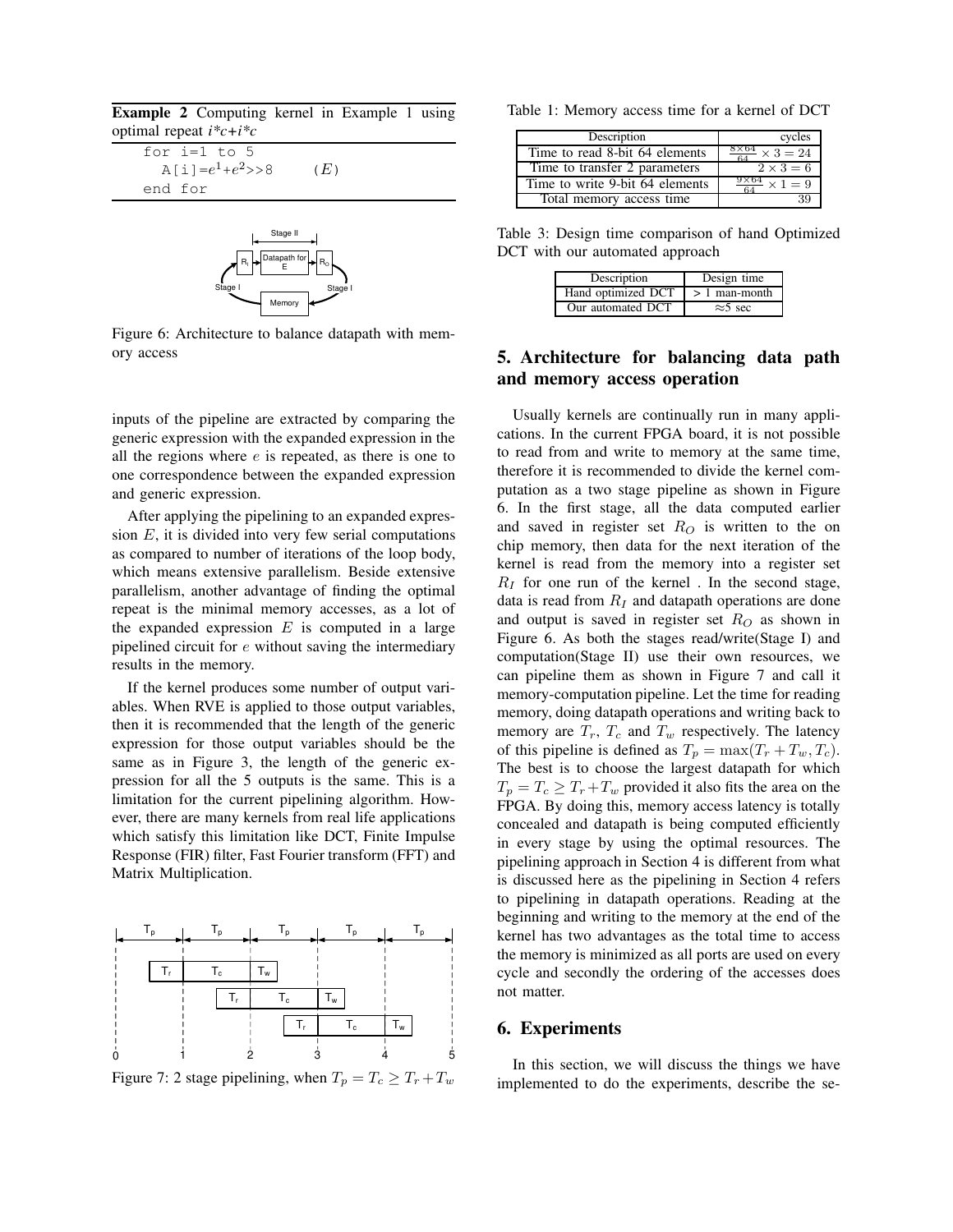Table 2: Comparison of automatically optimized DCT with Xilinx hand optimized DCT

|                       | Frequency | Initial latency | Computation time for a block of $8 \times 8$ | Time              | <b>Slices</b> |
|-----------------------|-----------|-----------------|----------------------------------------------|-------------------|---------------|
|                       | (MHz)     | (cvcles)        | (cycles)                                     | (n <sub>S</sub> ) |               |
| Xilinx DCT core       | 171.223   | 92              | 64                                           | 373.8             | 1213          |
| DCT full element      | 121.479   |                 | 64                                           | 526.8             | 9215          |
| DCT one-third element | 265.354   |                 | 192                                          | 723.6             | 2031          |

**Example 3** DCT code

```
for (i=0; i<8; i++)for (j=0; j<8; j++) {
    s1=0; s2=0;for (k=0; k<8; k++) {
      s1 == (block[8 * i + k]) * (c1[i][k]);
      s2 == (block[8 * i + k]) * (c2[j][k]);}
    tmp1[8+i+j]=s1; tmp2[8+i+j]=s2;}
}
for (i=0; i<8; i++) {
  for (j=0; j<8; j++) {
    s1=0; s2=0;for (k=0; k<8; k++) {
      s1+=(c1[i][k]) *tmp1[8*k+j];s2+=(c1[i][k]) *tmp2[8*k+j]+(c2[i][k]) *tmp1[8*k+j];}
    s2+=8388591;
    out[8+i+j] = ((s2>>8)+s1) >> 16;}
}
```
lected platform and kernel and finally we will show and discuss our results.

We have implemented the RVE transformation, finding repeats in an expression and giving all the shortlisted candidates for pipelining listed in ascending order with their lengths to estimate the area and time to transfer the data. The user can choose the first subexpression that fits memory and area requirements in that order. The variables that need to be transferred after every cycle in the start of the pipeline shown in Figure 4 are generated automatically for the chosen repeated sub-expression. Finally, a synthesizable VHDL code is also generated automatically.

We use a Molen [15] prototype implemented on the Xilinx Virtex II pro platform XC2VP30 FPGA, which contains 13696 slices. The automatically generated code was simulated and synthesized on ModelSIM and Xilinx XST of ISE 8.2.022 respectively.

To evaluate and demonstrate the pipelining algorithm for RVE, we have used an integer implementation of DCT as given in Example 3, which satisfies all the constraints of the technique given in Sections 2.1 and 4. The results of the automatically optimized and different pipeline sizes for the DCT are compared with the hand optimized and pipelined DCT core (https://secure.xilinx.com/webreg/clickthrough.do?cid=55758) provided by Xilinx on the same platform. All the implementations take 8-bit input block elements and output DCT of 9-bit. The port size to access on chip memory is 64 bits, which means at most 64 bits can be read or write simultaneously. It takes 3 cycles to read from on chip memory and store it in register set  $R_I$ , whereas it takes 1 cycle to write from  $R<sub>O</sub>$  to on chip memory. The total memory access time to transfer the data for a block of DCT is 39 cycles as given in Table 1.

A kernel of DCT outputs 64 elements whose generic expressions are the same. The repeat finding algorithm gives the optimal repeat in generic equation to be equal to expanded expression of one of these elements, we refer to it as *full element* in the experiment. This is the largest repeat which satisfy the area and memory requirements, therefore it is the optimal repeat. However, if there is less area available on FPGA, The next largest repeat is equal to one third of the expanded expression of the element, we refer to it as *one-third element*.

Table 2 shows the results for different implementation of DCT after synthesis. The Xilinx DCT core is hand optimized by knowing the properties of 2D DCT. In it, 1D DCT is only implemented with buffering and taking the transpose of the  $8 \times 8$  block. Initially 1D DCT is computed from the inputs, then the output is transposed and fed back to the same 1D DCT circuit to produce 2D DCT. The generated code is very small and well pipelined, therefore it has very few slices and high frequency. However the initial latency is high due to transposition and computing again the 1DCT. Once the initial latency is spent, the circuit produces an entire DCT block every 64 cycles.

Our automatic optimization does not take advantage of the knowledge of the properties of 2D DCT. It takes the unoptimized code of 2D DCT, follows some generic steps to apply the RVE and then design a flexible deep pipeline as discussed in Section 4 trying to satisfy the area and memory constraints. The code generated for *DCT full element* is very large as compared to hand optimized, therefore it has low frequency. However, it extracts lots of parallelism and utilizes the resources to its capacity and produces a output of DCT block every 64 cycles with low initial latency of 13 cycles, which is basically the depth of